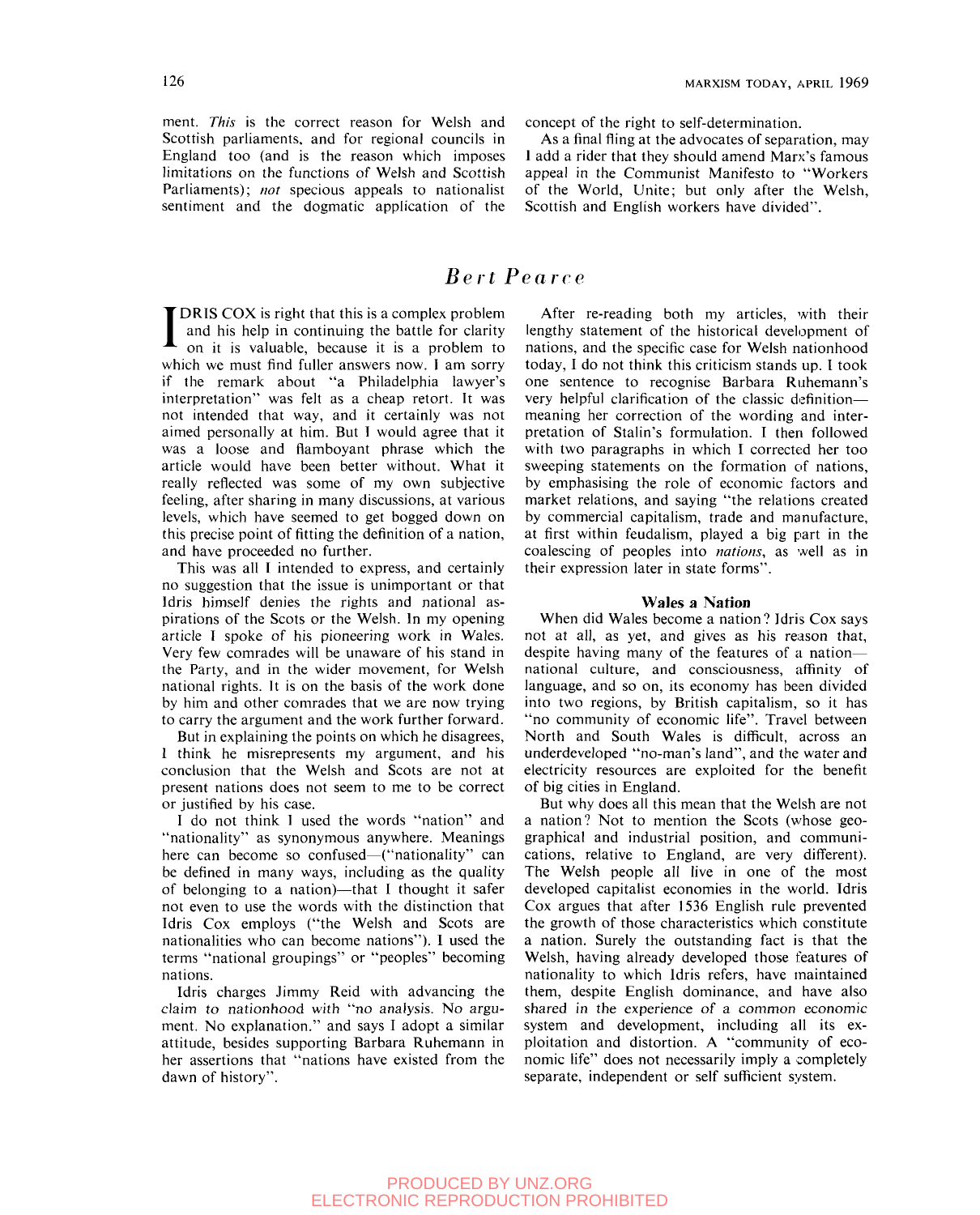The exploitation of their country, and its grossly uneven pattern (which can be paralleled within the regions of England itself) does not mean that the Welsh do not all live and struggle under predominantly the same kind of economic and social system. The fact that coalfields or power resources, or coastal belts have economic ties with neighbouring industrial regions across the border, or that railway travel from North to South is bad. cannot of themselves cancel out a historically developed nationhood. Many nations in the world contain such problems of transport and industrial regions straddling state and ethnic borders.

I believe that this problem of "definition of a nation" has proved so intractable in previous discussions of the matter in Britain, partly because of this wrong interpretation of such conditions as "a common language" and "'a common economic life", and partly because of the mistaken assertion that if we admit the Welsh or Scots are a nation then we are *bound* to insist on full separation, state independence etc. The logic of this in reverse is that *only* a fully-defined nation is entitled to selfdetermination.

The sooner we take our stand firmly for the rights of peoples and nations to self-determination, and for the recognition that the English, Scots and Welsh are three nations who have developed together within one capitalist state, the stronger we shall be to combine the fight for national rights with the fight for socialism, and to work out, as Idris Cox has rightly emphasised we must do, the best form of governmental structure in the interests of all three.

#### **Nations and Nationalism**

Comrade Searchfield"s contribution is new to the discussion and opens up so much historical and cultural ground that it would be impossible to deal with in this comment. His argument against Hugh McDiarmid takes up issues raised elsewhere (the *Morning Star)* and which 1 also answered in the *Morning Star.* I will not repeat my disagreements with McDiarmid here, but I am sorry that Searchfield should say that McDiarmid's views are "racialist" and therefore should not have been printed! We will never sort out our Marxist views on the question like that. And devoting himself to answering McDiarmid's case for a "break-away" he makes no mention at all of the Communist policy for national parliaments without separation which is the constructive alternative to McDiarmid's proposal, and was the basis on which the discussion opened.

In trying to link Desmond Greaves to a sort of ignorant bash-the-English trend, 1 think comrade Searchfield himself has a bash at one or two phrases

but ignores the whole historical analysis which Greaves made. Greaves does not dispute the role of Scottish landowners and capitalists as willing partners of English capitalism and imperialism in the exploitation of Scotland and of the rest of the Empire. Why must we pose bitterness towards the Scottish exploiters against bitterness towards the English exploiters? Surely both are ingredients in the consciousness that will link the struggle for national rights with the struggle against imperialism. The Scots and Welsh are well aware of the special exploitation of their countries and of their own coalowners, landowners and the rest. What Greaves was emphasising was that as yet many English people are little aware of the deep feeling aroused in both peoples by the military (pacification of the Highlands) and economic savaging of their countries under the English dominated rule of the past three centuries.

I am sorry that Bert Ward feels I did not tackle all his points made in the August 1968 issue. In detail 1 could not. He made a good many with many quotes from my original article. 1 have re-read them carefully and still find that many of them are rhetorical expressions of disagreement with things which in fact the article did not say. Some are simply based on a misreading of the argument. For instance Bert Ward says I invite him to believe that '"the survival of the idea is the cause of the growing national consciousness". But in fact the very next sentence to the one he quotes (page 343, Nov. 1967) says—"The facts of history make clear the basis of this resilient sense of nationality" and then goes on to detail some of these facts.

#### **Separation?**

! tried, and 1 still feel, reasonably accurately, to distinguish Bert's main theme and to answer it. The central contradiction in it comes out even more clearly in his rejoinder. He says I was explicit in advocating separation of Wales from Scotland and England. 1 have never said or supported any such thing—either explicitly or implicitly. The whole line of my argument has been that while we must support the *right* to self-determination for the Welsh (as for any other people) our policy in present circumstances should be to oppose separation. This is said so many times in both articles (e.g. page 354, Nov. 1967) because I am convinced that it is the special responsibility of Communists to show that the fullest development of the genuine national interest of the Welsh people need not and must not conflict with the united struggle for a socialist Britain.

It is Bert Ward who has now argued himself into an unnecessary knot. He says that to argue that separation in a given case is wrong but still to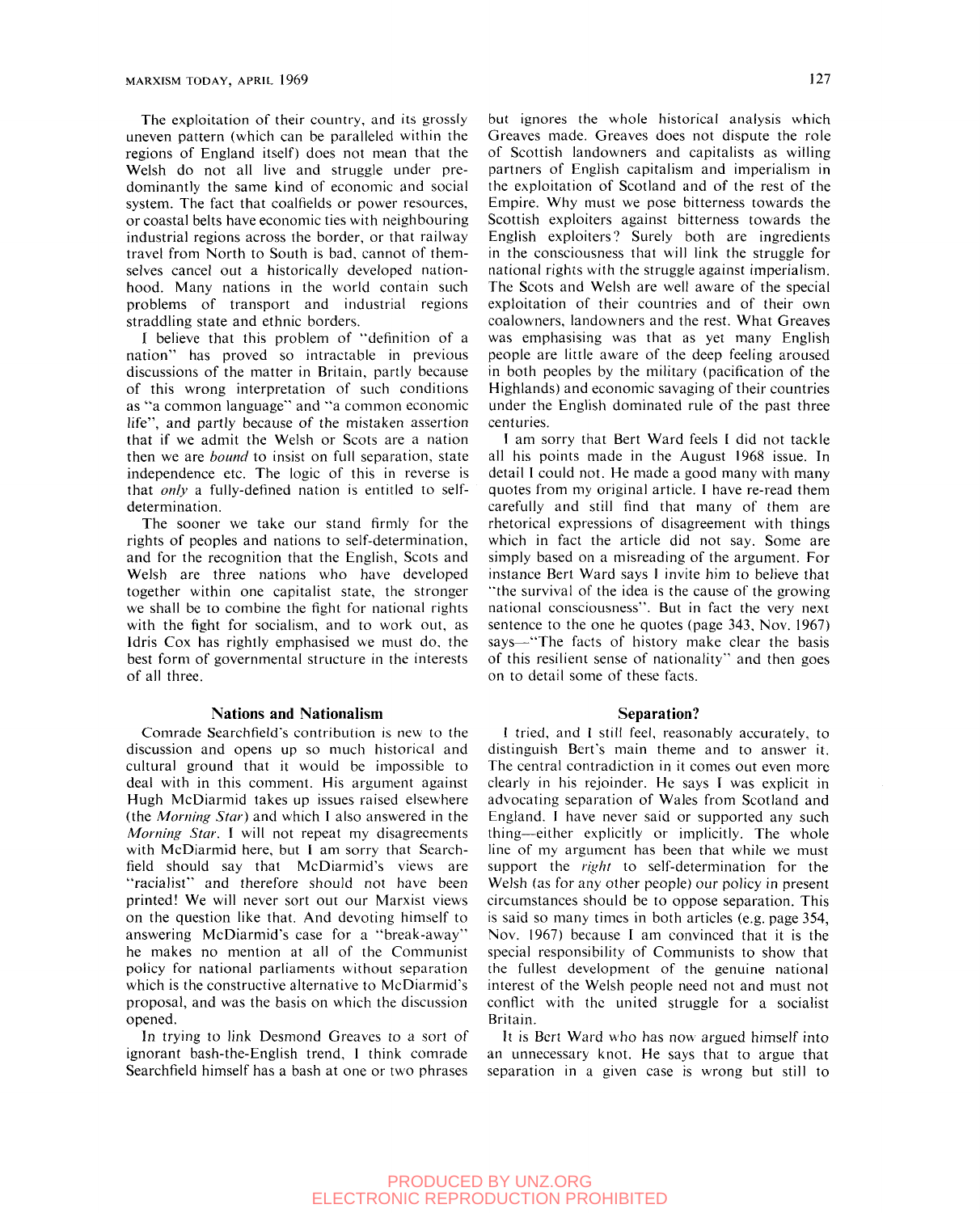uphold the people's *right* to decide is an abrogation of leadership. On the contrary it is the only way to exercise any effective leadership in the matter. Bert Ward's argument leads him to deny the right of secession to anyone, including the Soviet Republics, because he does not think it expedient. He is confused here over an issue that has increasing significance for Communists the more influence and power they achieve. We have the duty to argue with the people as to how they exercise their rights in any field. But we do not have the right to say to a people—"Because we do not agree with what you might do with your independence, we will remove your right to it".

Recognising the rights of the Welsh people is the first step towards having serious consideration of our views as to how they should use them.

As for "workers of all lands unite—but first divide etc."—did not Marx, Engels and Lenin each specifically warn that genuine unity can only be built out of common struggle and not imposed. And especially that where any degree of nationality was involved unity could only be based upon mutual respect for rights and voluntary adherence.

In *State and Revolution* Lenin, to emphasise this very point, quotes Engels' reference to a federal system for England (Britain) where the two islands are peopled by four nations, and says:

"Even in regard to England (Britain), where geographical conditions, a common language, and the history of many centuries would seem to have 'put an end' to the national question in the separate small divisions of England (Britain)—even in regard to that country Engels reckoned with the patent fact that the national question was not yet a thing of the past and recognised in consequence

that the establishment of a federal republic would be 'a step forward!' '

Bert himself now seems to conclude that while devolution might be to regional councils in England it should be to Parliaments in Scotland and Wales. 1 agree. But when he asks would we try to lead the struggle for a National Parliament if it was a bad thing? Of course not, but it is a curious question. The struggle for democracy, or for national rights, are not good or bad in themselves. They can be misused by reactionary forces according to the class which assumes leadership. That is why it is vital now for the working class to take the leadership of this good and positive national struggle and ensure it is not diverted against the basic cause of Socialism in Britain.

| Please post MARXISM TODAY to me<br>every month.                                                                              |
|------------------------------------------------------------------------------------------------------------------------------|
| I enclose (put X in the appropriate box)<br>17s. 6d. for 6 months<br>$\Box$ 35s. for one year.<br>(write in capital letters) |
| Name <b>Mammad</b>                                                                                                           |
|                                                                                                                              |
| Post with remittance to:<br>Central Books Ltd<br>37 Gray's Inn Road, London, W.C.I.                                          |

*Published by the Communist Party, 16 King Street. London, W.C.2, and printed by Farleigh Press Ltd. {T.U. all depts.), Watfori, Herts.*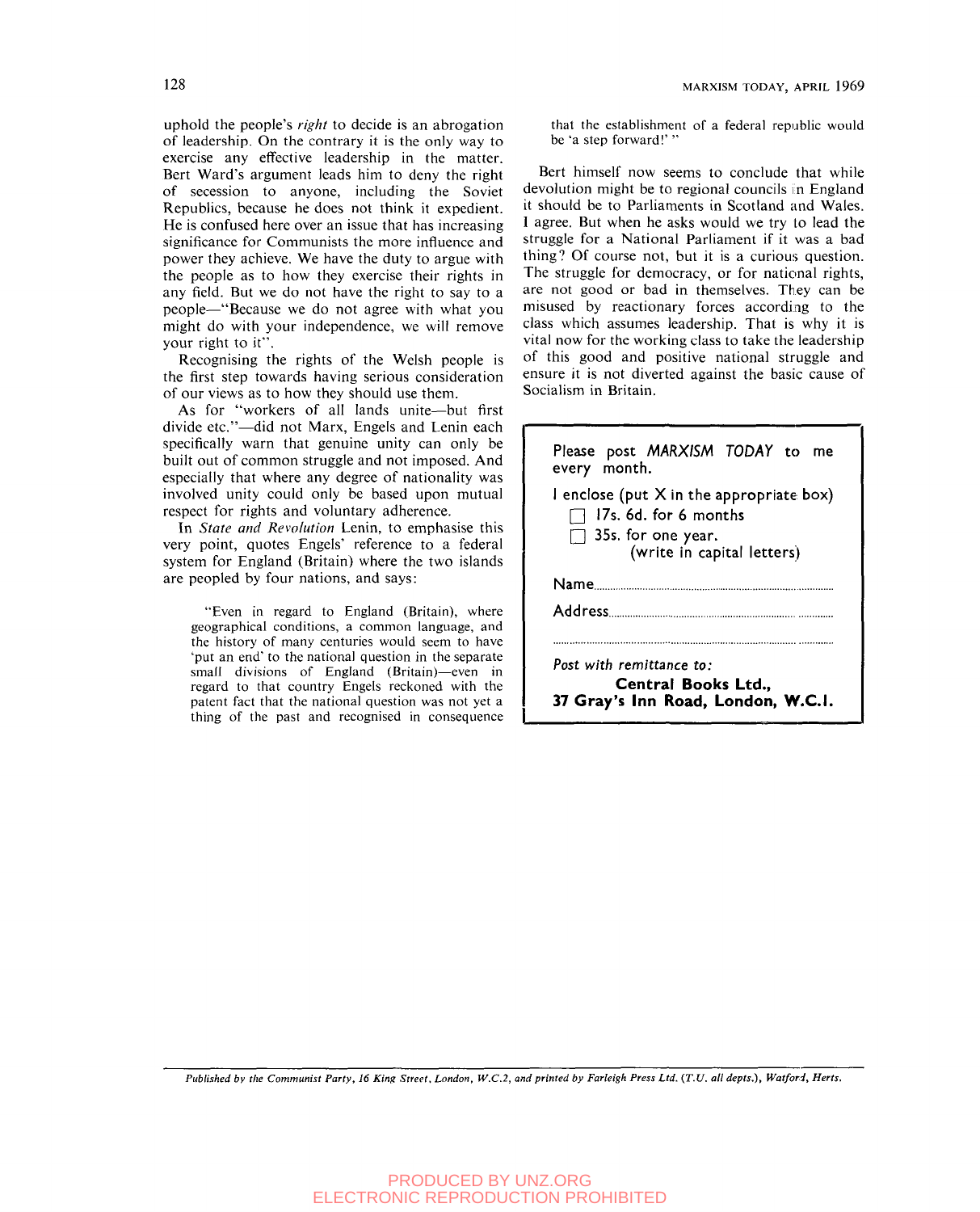# *New Titles at*



# *London bookshop*

#### **THE ANGUISHED AMERICAN by William J. Lederer**

The bitter fruits which post-isolationist America has reaped for herself. **35s** 

### **DISRAELI**

**by Robert Blake**  This great political biography now in paperback. **30s** 

## **SOUL ON ICE**

**by Eldridge Cleaver**  Surprisingly enough, as good as its reputation is wide. **35s** 

## **SCIENCE IN HISTORY**

**by J. D. Bernal** 

"A magnificent synoptic view of the rise of science and its impact on history". (T.L.S.) 4-vol. paperback in box. **80s** 

#### **MARXISM & BEYOND by L. Kolakowski**

Essays on Historical Understanding and Individual Responsibility by the brilliant Polish philosopher. 40s

#### **ELEMENTARY STRUCTURES OF KINSHIP**

### **by Claude Levi-Strauss**

Of first importance to anthropologists; the first complete Englishing of the work which has been discussed since 1949. 90s

#### **PHILOSOPHY OF WORLD REVOLU-TION**

### **by Franz Marek**

One of Austria's foremost Marxist theoreticians argues for a radical overhaul of traditional Marxist 'dogmas', and especially the doctrine of the 'inevitability' of the world socialist revolution. **21s** 

### **CAPTAIN SWING**

#### **by E. J. Hobsbawm and G. Rude**

An exciting study of the agricultural riots of 1830, containing a wealth of new material. **70s** 

**64-66 Charing Cross Road, London, W.C.2.** 

# The English Utopia A. L. MORTON

Study of the development of utopia in English literature.

"It shows in all their richness the sources in English life and history, the extent to which English thought contributed to the international well of ideas from which the founders of Marxism drew so deeply."—*Morning Star.* 

"It stands out as the work of a decided Marxist . . . the new edition is welcome."-*Times Literary Supplement.* 

*paperback 12s 6d* 

# Philosophy of **World Revolution** FRANZ MAREK

A profound and important contribution to the further development of Marxist theory, boldly tackling the problems of the road to socialism in the advanced capitalist countries.

"A yet more passionate discussion will take place on the theory and practice of *The British Road to Socialism.* To accelerate that, we cannot do better than discuss the issues opened in Marek's book."—*Morning Star.* 

*lis* 

# Captain Swing E. J. HOBSBAWM, GEORGE RUDE

The history of the great rising of English agricultural labourers in 1830.

"A masterpiece of Marxist history writing." John Foster, *Morning Star.* 

"No more brilliant exercise of this nature is ever likely to be undertaken."—Michael Foot, *Evening Standard.* 

"Its understanding makes it a book in a thousand."—A. J. P. Taylor, *The Observer.* 

". . . it has placed all social historians in their debt."—E. P. Thompson, *New Society.* 

*70s* 

# **^LAWRENCE & WISHART .**